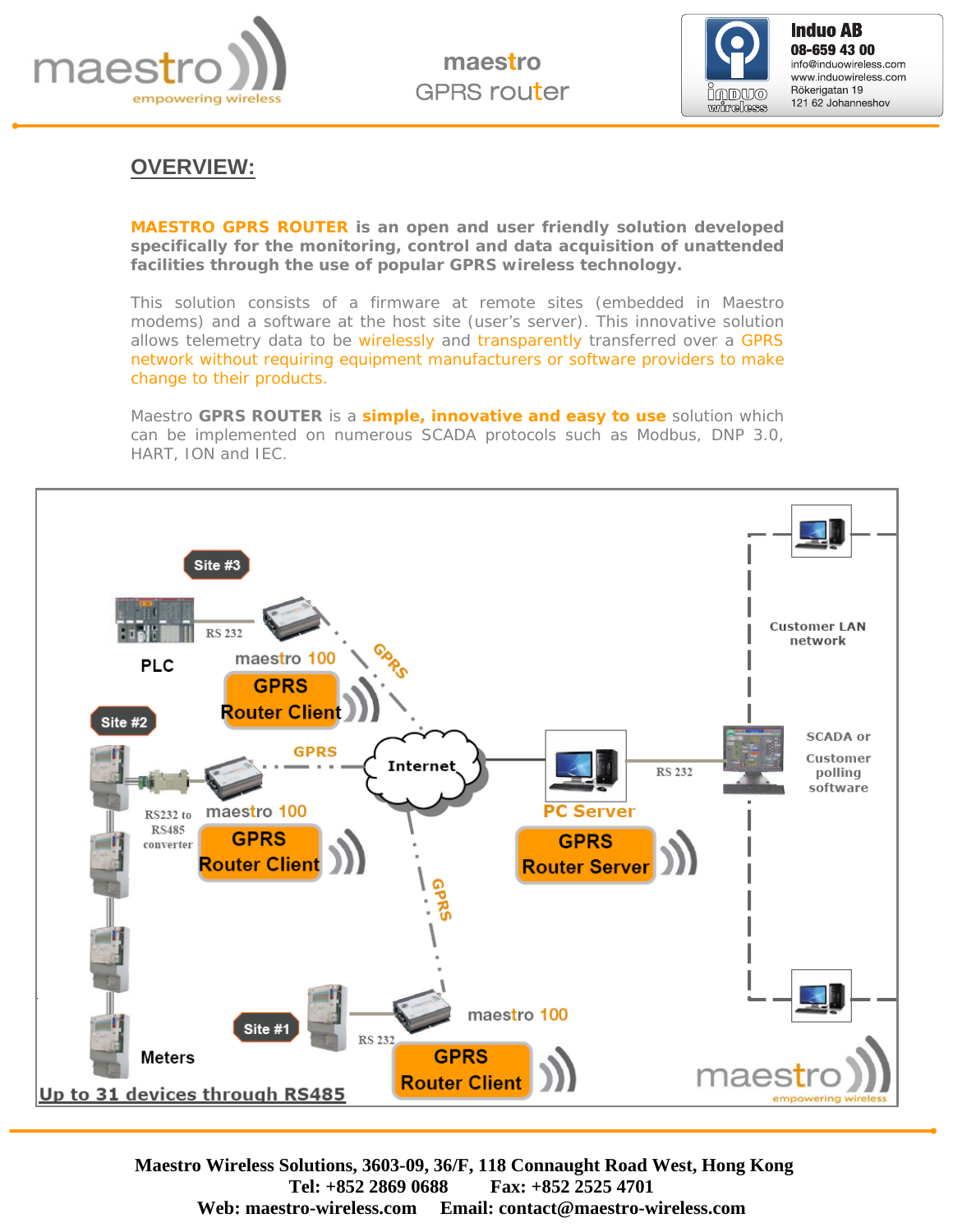

maestro GPRS router



# **FEATURES:**

**TRANSPARENT DATA TRANSMISSION** 

### **NO PROTOCOL LIMITATION**

#### **AES 128 bits encryption**

As an industry encryption standard, it is currently being deployed on a large scale.

The data are encrypted by the client modem and then decrypt by the server before being send to the customer software. AES encryption is probably **the best way actually to secure your data flow.** 

#### **F** Optimized Data Traffic:

When a request is asked by the server, basic system send the request to the whole devices connected to the network and wait for a reply from concerned one. This generates unnecessary traffic and tremendously slow down the answering time from the device to the server.

**The maestro routing feature is able to select only the device concerned by the request.** Indeed an ID is set to each modem, allowing an individual and straight communication with the concerned device in dual way.